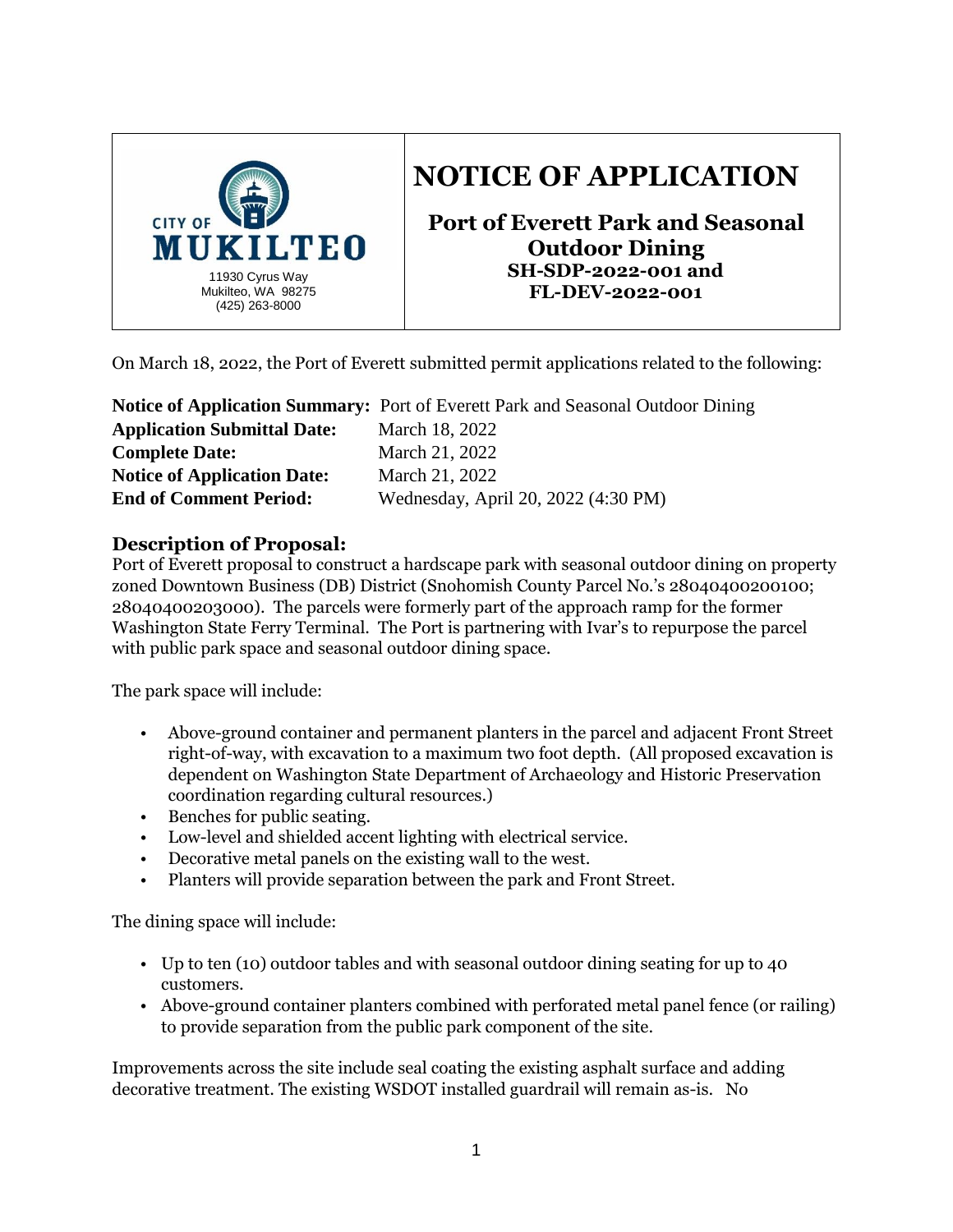disturbance is anticipated of the concrete wall abutment or rip-rap along the shoreline. No development will be over water.

Off-street parking to serve the proposed development has yet to be determined, but will be addressed prior to public use of the park and seasonal outdoor dining area.

A shoreline substantial development permit and floodplain development permit are required.

## **Location of Proposal:**

700 Block of Front Street. Project is located on the north side of Front Street, on the former approach ramp for the former Washington State Ferry Terminal between Losvar Condominiums and Ivar's restaurant, to include the following Snohomish County Assessor Parcels:

Parcel No: 28040400200100 SEC 04 TWP 28 RGE 04RT-17-18) FR SW COR SEC 33-29-4 RUN S 75\*00 00W 1093FT TH N15\*00 00W 26FT TPB TH S75\*00 00W 70FT TH N15\*00 00W TO GOV MEA LN TH ALG LN TO PT N15\*00 00W FR TPBTH S15\*00 00E TO TPB

Parcel No: 28040400203000 SEC 04 TWP 28 RGE 04RT-63C) W 200FT OF FOLG DESC ALL TIDE- LAND 2ND CLASS IN FRONT OF ADJ TO OR ABUTTING UPON FOLG DESC BAAP ON GOVT MEA LN 21FT M/L SWLY OF NW COR LOT 1 BLK 15 THOMAS ADD TO MUKILTEO

## **Environmental Documents Prepared:**

The applicant submitted the following environmental related documents with the permit applications:

■ Draft Environmental Checklist (SEPA) prepared by the Port of Everett. Port of Everett will be SEPA lead agency.

The above material(s), including the permit applications, may be reviewed at Mukilteo City Hall (11930 Cyrus Way) during regular business hours.

## **List of Required Permits:**

- Shoreline Substantial Development Permit
- Floodplain Development Permit
- Any Applicable State and Federal Permits

## **Other permits not included in the application to the extent known by the local government:**

- Commercial-Alteration permit may be required.
- Off-street parking is to be addressed prior to any use of the site. Additional permits may be required depending on how off-street parking is addressed.

# **Applicable Policies and Requirements**

Staff has made a preliminary determination that the following policies and development regulations will be used for project mitigation and consistency: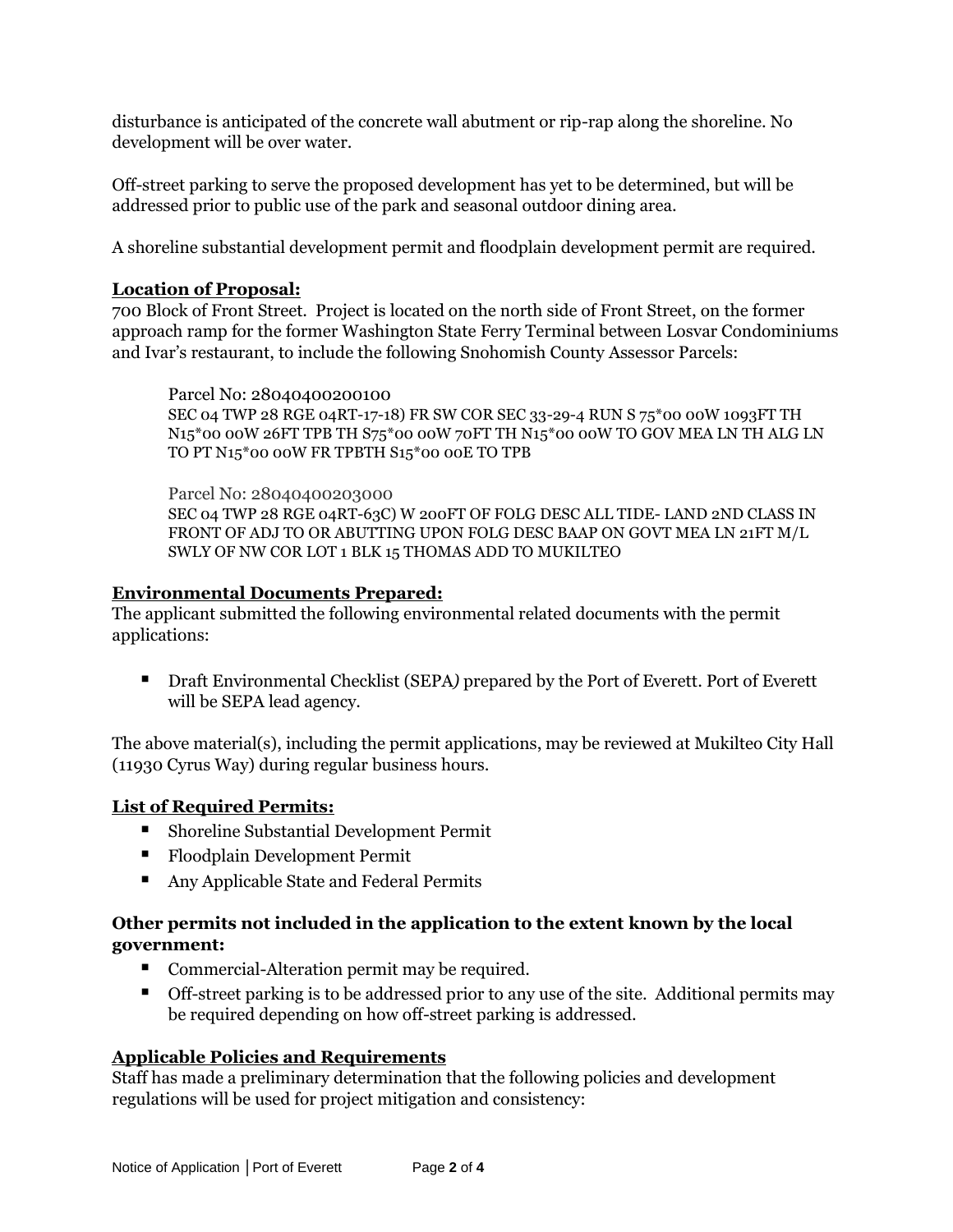- 
- 
- 
- $\boxtimes$  Shoreline Master Program

## **State Environmental Policy Act (SEPA)**

The Port of Everett is SEPA lead agency in accordance with WAC 197-11-926 and WAC 197-11- 928. A Port of Everett SEPA determination is expected to be issued the week of March 21, 2022.

## **Public Hearing**

There will not be a Public Hearing for this project.

#### **Comment Period**

As provided for in MMC section 17B.13.090(B)(5), a thirty (30) calendar day public comment period follows the date of the Notice of Application. The thirty (30) day public comment period was initiated **March 21, 2022**, with the posting of the Notice of Application in a conspicuous manner on the property in accordance with MMC 17B.13.100(A)(2). The thirty (30) calendar day public comment period shall conclude **4:30PM, Wednesday April 20, 2022.**

Any person has the right to comment on the application, receive notice of and participate in any hearings, request a copy of the decision once made, and may be informed of appeal rights.

Comments must be delivered to Mukilteo City Hall by email, US mail, personal delivery to the drop box outside City Hall, or by other arranged method, during normal business hours.

This application and supporting documents are available for public review on the City's website at [http://www.mukilteowa.gov/land-use-action-notices,](http://www.mukilteowa.gov/land-use-action-notices) or contact City Hall at (425) 463-8000.

| <b>Staff Contact:</b> | David Osaki              |
|-----------------------|--------------------------|
|                       | $T: (425) 263 - 8042$    |
|                       | E: dosaki@mukilteowa.gov |

 $\boxtimes$  Comprehensive Plan  $\boxtimes$  Downtown Business District Subarea Plan  $\boxtimes$  Mukilteo Municipal Code  $\boxtimes$  International Building Code (2018 Edition)

 $\boxtimes$  Mukilteo Development Standards  $\boxtimes$  International Fire Code (2018 Edition)